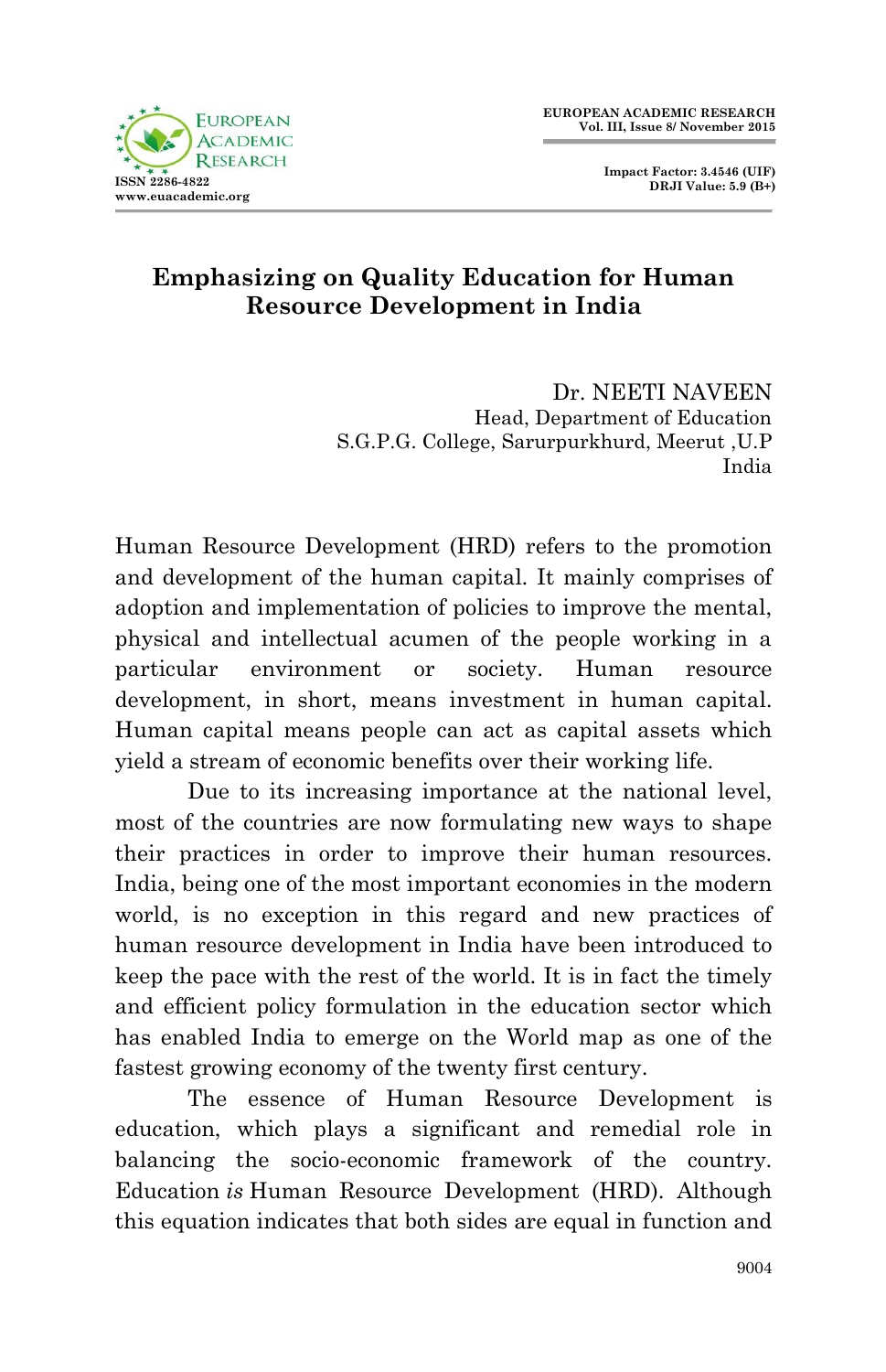value, neither education nor HRD effectively embraces the other. Education works as a self-contained system that strives to provide skills and knowledge to youth, while HRD is viewed as a corporate function. However, a strategic blend of HRD and education would enhance the effectiveness of both systems and move us toward resolving the dual problem of reforming our beleaguered educational system and restructuring HRD programs. The end result might well be the development of more effective and efficient workers for the work place of tomorrow. While the problems of these two systems may at first seem to be dissociate, they begin to intersect as businesses search for potential employees to meet their work force demands and our students prepare to enter the work place. Much to the dismay of educators and employers alike, the intersection of education and business presently looks more like a catastrophic pile-up than an organized, well-regulated place of transition.

Employers continually cry for skilled and knowledgeable workers; however, our educational system, because of the new and increasingly complex demands being placed upon it, is not adequately preparing young people to enter the work force. Organizations are simultaneously experiencing increased demands to provide employees at all levels with adequate training, yet corporations continue to take a reactive approach to training their workers. A more preventive approach to the corporate HRD dilemma may enable these organizations to move toward more effective overall management of their human resources. Intervening early in the HRD process through joint efforts with educators will address the short- and long-term needs of both educators and the world of work.

Duplicating work place resources in the classroom is unnecessarily costly and redundant and can be avoided if education will collaborate with the community at large. Sharing the burden of educating youth can reform our entire educational system into one that is efficient and effective. The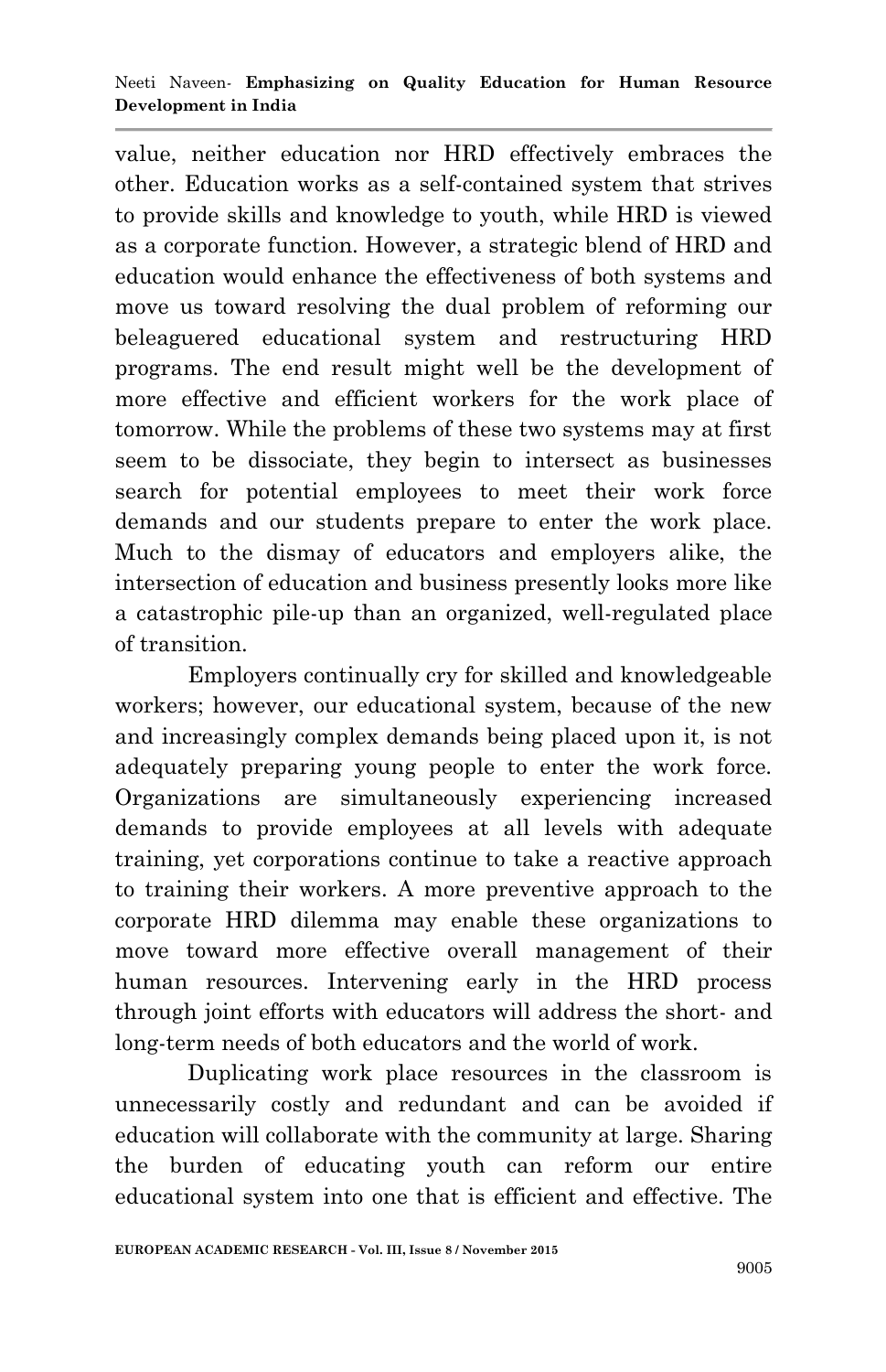marriage of HRD and education, through preventive approaches, could have a tremendous impact on improving the work force of the future. Strategic work-based learning opportunities offer business and industry and other organizations an opportunity to revolutionize HRD and move training and development into an even more vital role as we move into the twenty-first century.

An improvement in the mental capability, skill, and physical capacity of the people constitutes an increase in the human capital because this enables the human factor to produce more. Two types of expenditure can be called as investment in human capital. One is expenditure on education i.e., general education and technical training and the other is expenditure on the provision of health care services likes hospitals, medicines etc. For optimum utilization of existing physical capital, investment in human resources or capital is essential, as because technical, professional and administrative people are required to make effective use of material resources.

The basic objective behind development of human resources is to increase the productivity of labour. Productivity of labour can be raised either by more and more use of capital intensive tools and machines, and it can also be raised by imparting education both technical and nontechnical, to the laborers for skillgeneration. Macaulay under the British regime gave a system of education to India which produced only clerks. But for improving the pace of capital formation, human resource development was essential, in the form of change in existing educational structure and system and by more expenditure on education.

During the Eighth-Plan, Operation Black Board (launched in 1987), National Programme of Nutritional Support (launched in August 1995), Minimum Levels of Learning (MLL), District Primary Education Programme (introduced in 1994), Bihar Education Project (launched in 1991), with a sharing cost from UNICEF, U.P Basic Education Project,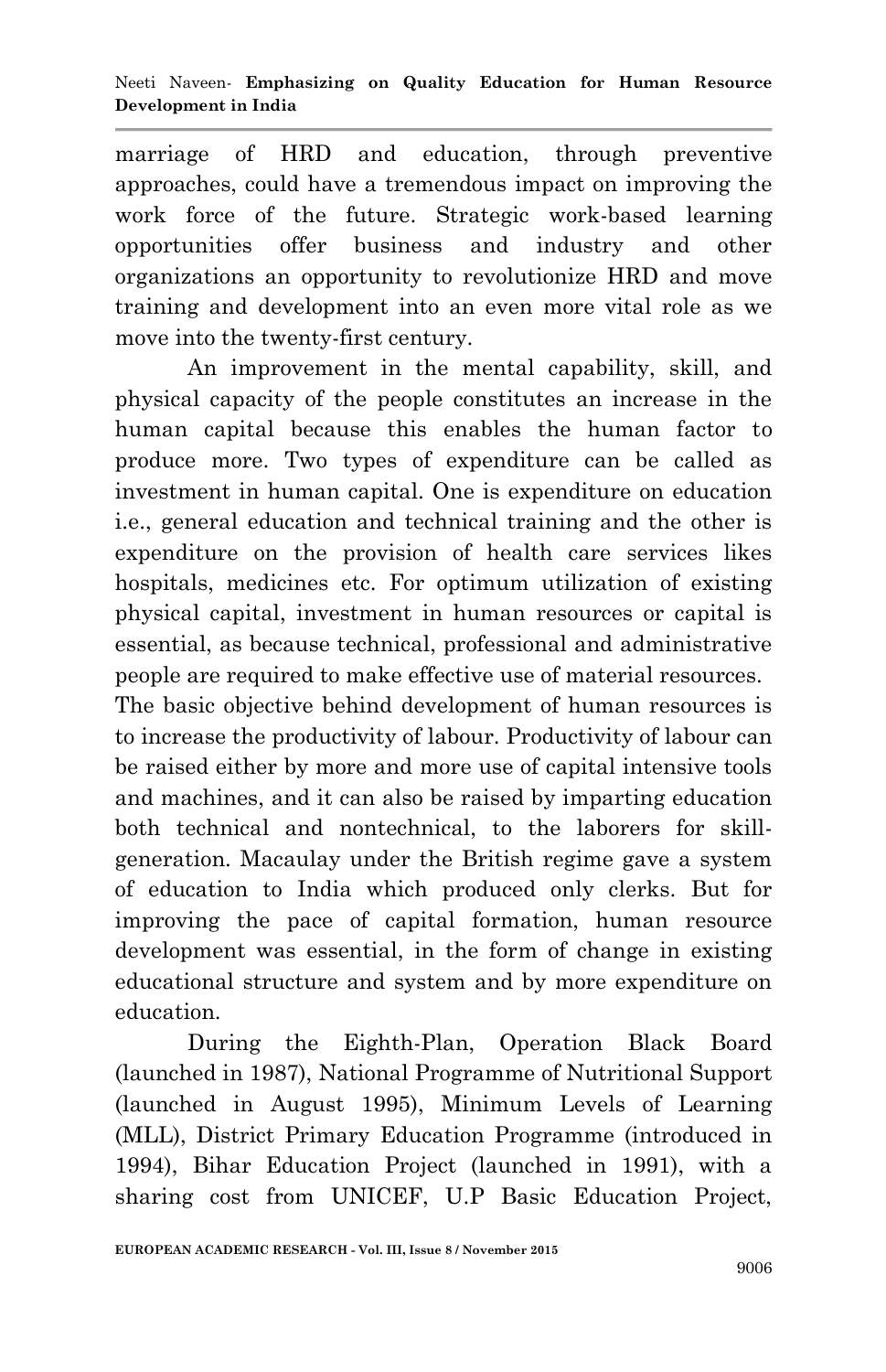Mahila Samakhya (launched in 1991) in. 10 districts of U.P, Gujarat and Karnataka etc. were all implemented. For the realization of the goal of universalization of elementary education, the National Policy on Education had stressed on retention, participation and achievement rather than mere enrolment which is a necessary but not a sufficient condition for achieving the goal of universalization of education. In order to meet the education needs of those who were unable to enroll themselves in the formal system, opportunities were provided through the National and State Open Schools, utilizing multimedia packages and contact centres. The scheme of Computer Literacy and Studies in Schools (CLASS) continued to be implemented. The NOS (National Open School, set up in 1989) offered 51 foundation courses and 23 secondary courses in the area of Agriculture, Commerce and Business, Technology, Paramedical and Home Sciences.

The major thrust in higher education are (i) integrated approach to higher education, (ii) excellence and equity, (iii) relevance of higher education, (iv) promotion of value education, and (v) strengthening of management system in university institutions. Several colleges and universities were opened in North-East to uplift the deprived communities. Faculty development through Academic Staff Colleges prescribing minimum qualification for teachers, teacher fellowships, travel grants and career awards were initiated during eighth Plan. Special efforts were made to enhance the library facilities and network (INFLIBNET). The scheme of University Science Instrumentation Centres was expanded. Model curricula were produced in Curriculum Development Cells in different subjects. For quality improvement through a systematic assessment procedure the National Assessment and Accreditations Council was set up. The schemes of adult and continuing education and women's studies were further expanded.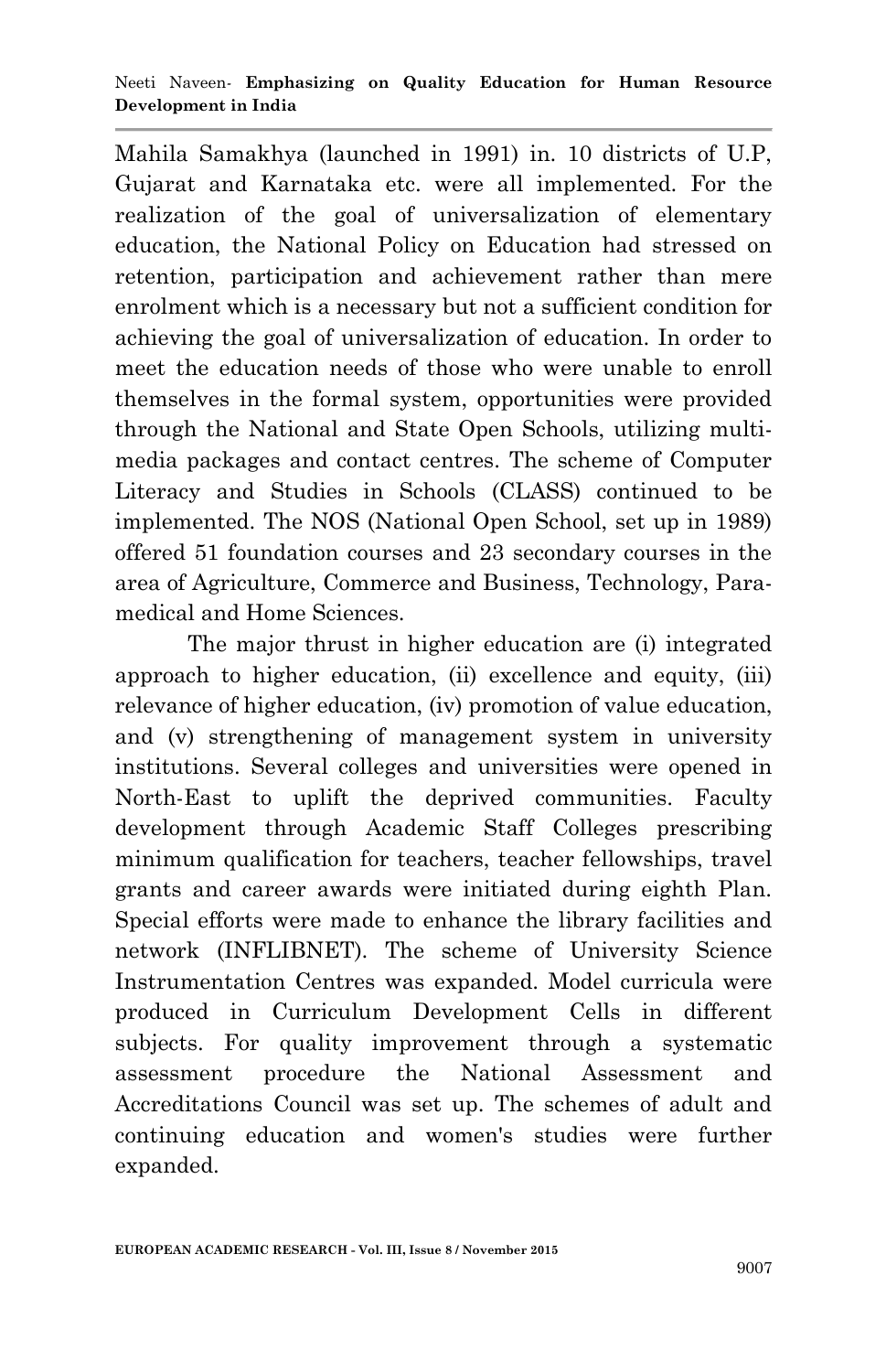Neeti Naveen*-* **Emphasizing on Quality Education for Human Resource Development in India**

## **Councils, Institutes, Programmes and Policies for Imparting Education for Human Resource**

Before 1976, education was a state subject. In a constitution amendment in 1976, education became the joint responsibility of both Central and States governments. The Central Advisory Board of Education (CABE), which was set up in 1935, helped in the formation of National Policy on Education (NPE), 1986, Programme of Action (POA), 1986 and a revised NPE and POA (1992)

### **National Education Policy (1968)**

Macaulay planned a type of Education System which produced clerks but no intellectual or technician or scientist. There was need for changing the education system which was realized by the government in 1964.

Kothari Commission was constituted in 1964 which submitted its report in 1966. National Education Policy came into existence in 1968. It recommended that all children up to 14 years of age should get compulsory education, teachers should be trained and their salary should be raised, course curriculum should be modified to boost up agriculture and industry based education, all states should follow a  $15(10 + 2 +$ 3) years of education to bring uniformity in the education system of different states, and three languages could be taught i.e., English, Hindi and one regional language, in the school.

In August 1985 government decided to create a new education policy. The National Policy on Education was announced in 1986. It envisaged universalization of primary education and adult literacy by 1990. It gave stress on vocationalisation of secondary education, improvement of technical and higher education, development of regional languages and it also stressed the importance of the beneficial linkages between education, health, social welfare and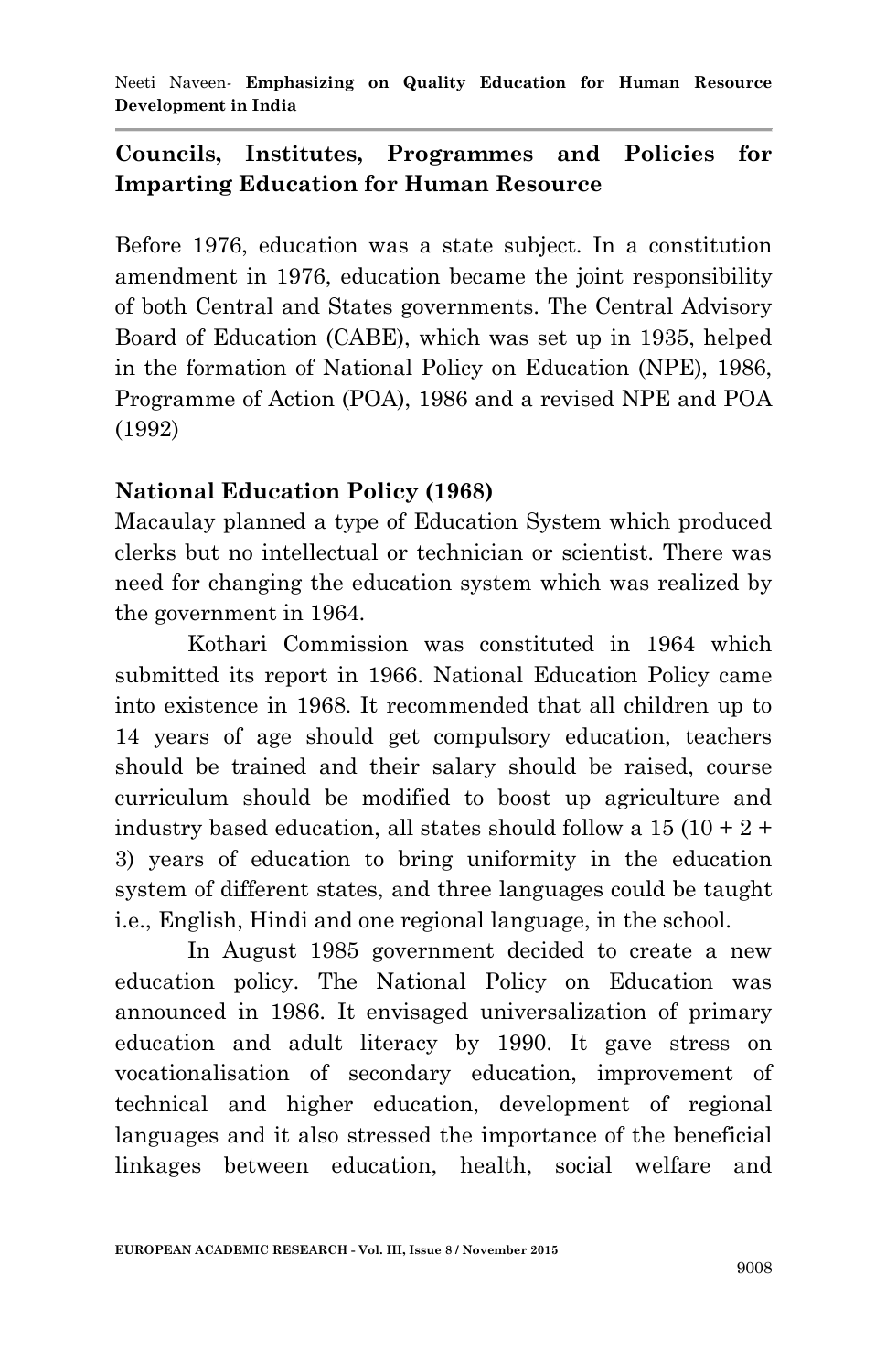employment progammes. The revised National Policy an Education, 1992 was actually in line with the earlier policy

## **Lok Jumbish**

It is a project which gives stress on 'Education for All' through people's mobilization and their participation. Lok Jumbish (people's movement for Education for All) has been undertaken in Rajasthan with assistance from Swedish International Development Authority (SIDA).

# **National Programme of Nutritional Support to Primary Education (Mid Day Meals Scheme)**

It was launched on 15 August 1995 with the aim of improving enrolment, attendance and retention while simultaneously impacting on the nutrition status of students in primary classes.

### **Mahila Samakhya Programme**

It was launched in 1989 with the aim of creating an environment for women to seek knowledge and information with a view to bringing about a change in their perception about themselves and that of the society.

## **Teacher Education**

The centrally sponsored scheme of Restructuring and Reorganization of Teacher Education was taken up in 1987- 88 to create a viable institutional infrastructure, academic and technical resource base for orientation, training and continuous upgradation of knowledge, competence and pedagogical skills of school teachers. The scheme envisaged setting up of District Institutes of Education and Trainings (DIETs) in each district to provide academic and resource support to elementary education teachers and Non-Formal Education (NFE), Adult Education (AE) instructors. It also envisaged upgradation of selected Secondary Teacher Education Institutions (STEIs) into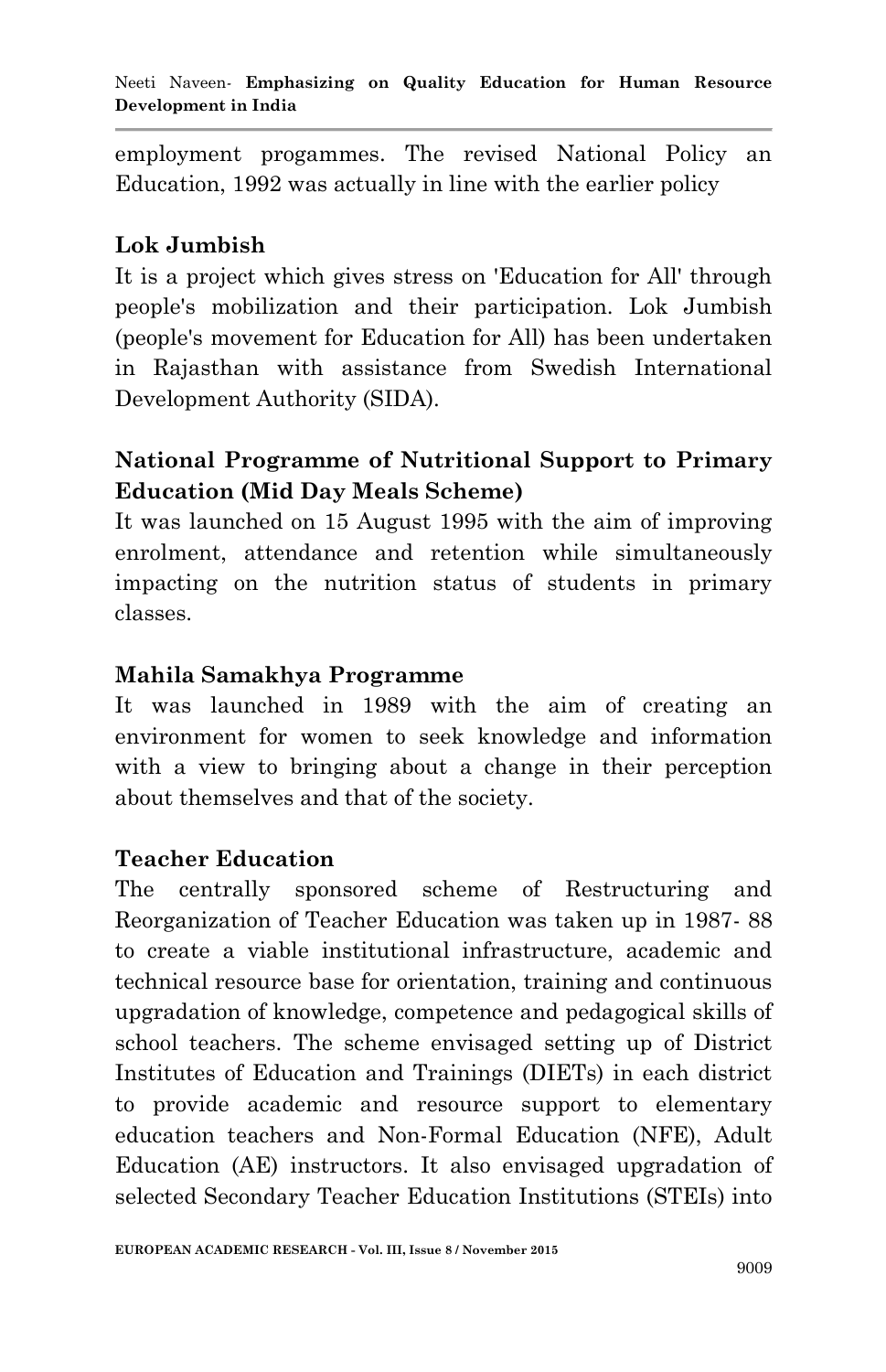Colleges of Teacher Education (CTEs) and Institutes of Advanced Studies in Educations (IASEs) to organize pre-service and in-service training for secondary teachers and to provide extension and resource support services to secondary schools.

### **National Council for Teacher Education**

It was established in 1995 with objective of achieving planned and co-ordinated development of teacher education system, regulation and proper maintenance of norms and standards of teacher education and for matter connected therewith.

### **Integrated Education for Disabled Children**

The scheme of Integrated Education for Disabled Children (IEDC) was launched in 1974 to provide educates for disabled children in the general school system so as to facilitate their retention and integration in the system, by giving 100 per cent financial assistance to provide education to disabled children which may include assistance towards books and stationary, uniforms, transport allowance, readers allowances for blind children, escort allowance for severely handicapped children, boarding and lodging charges for disable children residing in hostels.

### **Promotion of Culture and Values in Education**

A centrally sponsored scheme of assistance for strengthening culture and values in Education is being implemented for providing assistance to government agencies, educational institutions, Panchayati Raj institutions, registered societies, public trusts and non-profit making companies. The scheme has two broad components: (i) Strengthening cultural and value education inputs in the school and non-formal education system; and (ii) The in-service training of art, craft, music and dance teachers.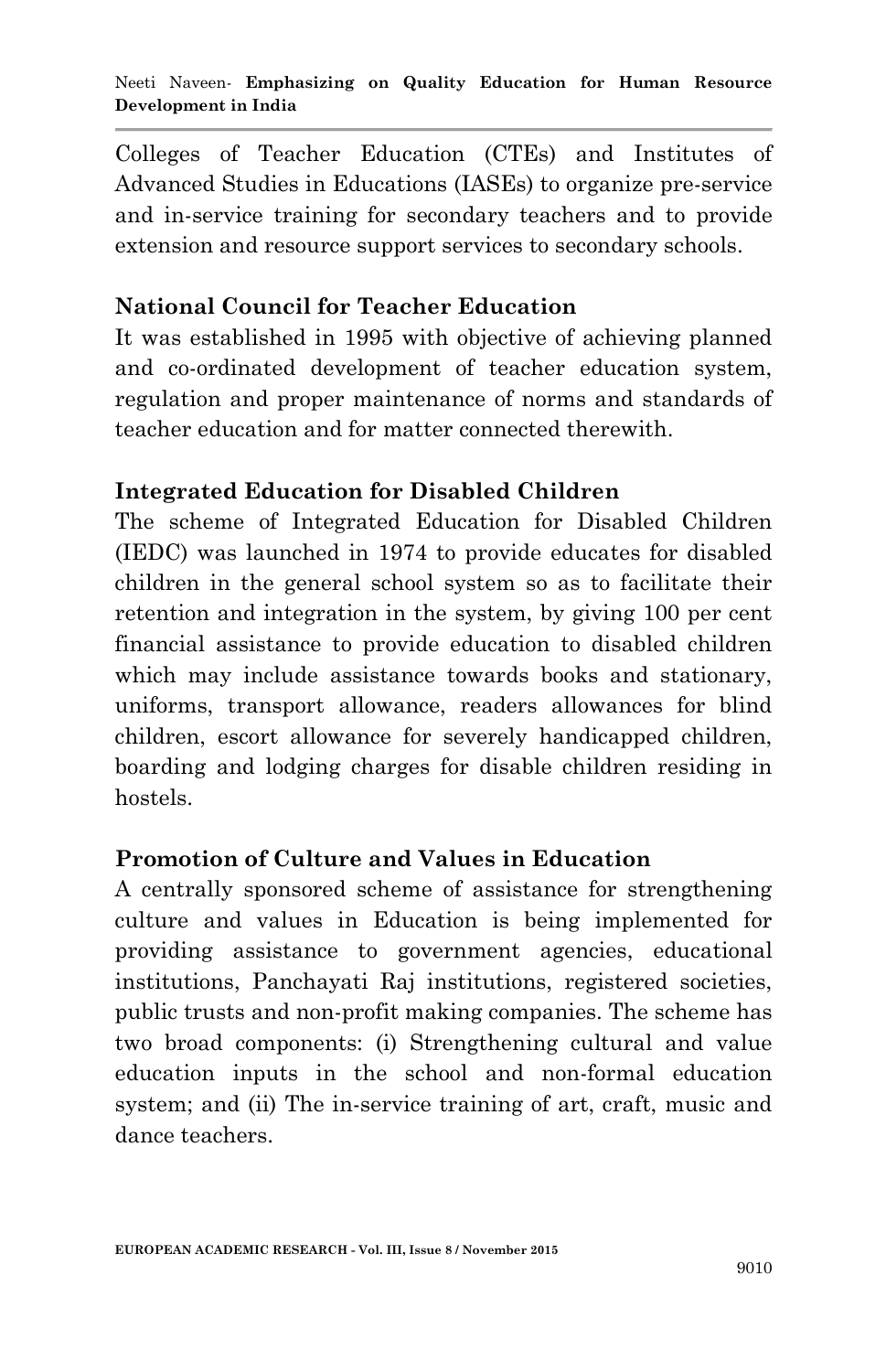# **National Population Education Project (School Education)**

It was launched in April 1980 with a view to institutionalize population education in the school education system. It is also implemented in the Higher and Adult Education Sector.

# **Boarding and Hostel Facilities for Girl Students**

For implementing the recommendation in POA-1992 to increase the enrolment of girls in secondary education and the NPE directive for encouraging NGO participation in education, the scheme for strengthening of boarding and hostel facilities for girl students of secondary and higher secondary schools was launched.

## **Computer Literacy and Studies in Schools**

A pilot project on Computer Literacy and Studies in Schools (CLASS) was initiated in 1984-85 with the aim of demystification of computer and to provide 'hands-on' experience. The pilot project was organized in collaboration with Department of Electronics.

## **Improvement of Science Education in Schools**

To better the quality of science education and promote scientific temper a centrally sponsored scheme "Improvement of Science Education in Schools" was initiated in 1987- 88 in accordance with the National Policy on Education, 1986.

# **National Open School**

It was established in November 1989 by the Ministry of Human Resources Development to provide education to school drop-outs and those who cannot attend the regular classes.

# **Navodaya Vidyalaya**

A scheme was formulated in accordance with the National Policy on Education, under which it was decided to set up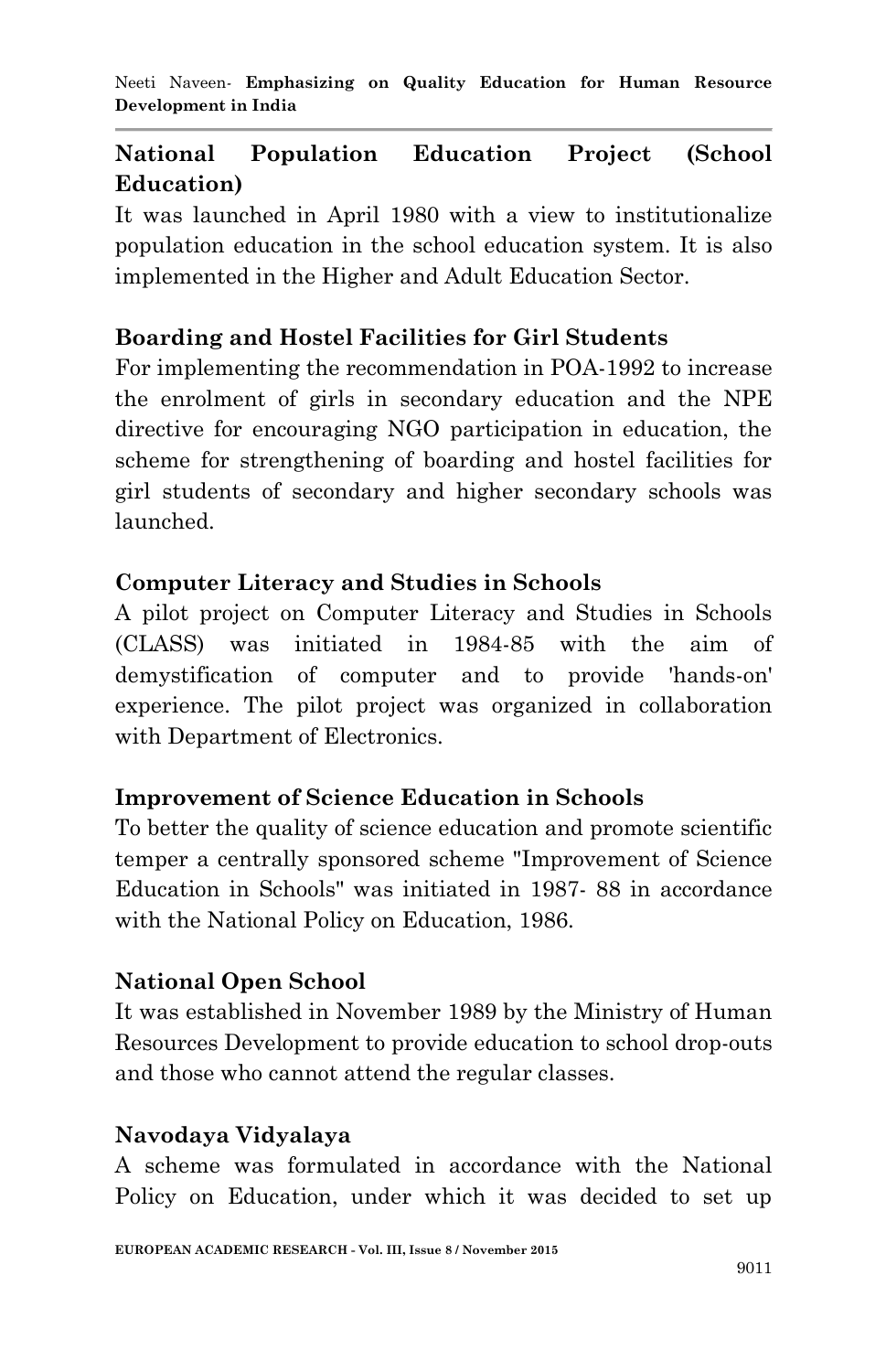residential schools, called Navodaya Vidyalayas. The scheme was started with two experimental schools in 1985.

### **Kendriya Vidyalaya**

The Government approved the scheme of Kendriya Vidyalay Sanghatan in 1962 on the recommendation of the Second Pay Commission. In 1965, an Autonomous Body called Kendriya Vidyalaya Sangathan was established with the primary objective of setting up and monitoring Kendriya Vidyalayas to cater to the educational needs of the children of the transferable Central Government Employees.

### **National Council of Educational Research and Training**

NCERT which was set up in 1961 assist and advise the Ministry of Human Resources Development in implementing policies and major programmes in the field of school education. It is financed by Government of India.

## **National Talent Search Scheme**

The NCERT under its National Talent Search Scheme (NTSS) awards 750 scholarships including 70 scholarships for SC/ST candidates each year. Its aim is to financially assist the identified brilliant students for getting them good education.

## **University Grants Commission (UGC)**

Central Government has the responsibility of coordinating and determining standards in higher education. This responsibility is discharged through UGC which was established in 1956 under an Act of Parliament to take measures for promotion and co-ordination of university education and determination and maintenance of standards in teachings, examinations and research in universities. The Commission can enquire into the financial needs of the universities; allocate and disburse grants to them; establish and maintain common services and facilities; recommend measures for improvement of university education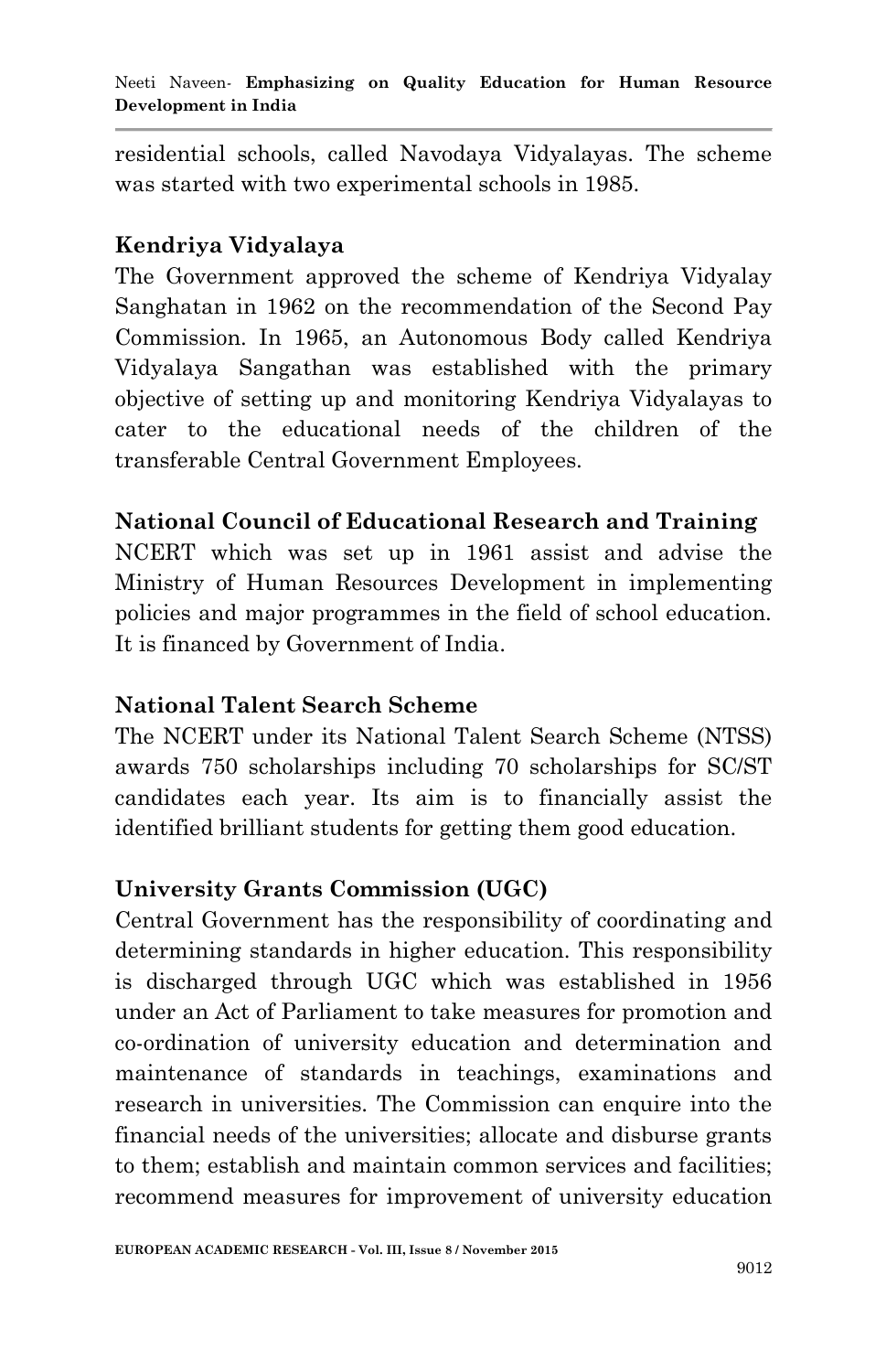and give advice on allocation of grants and establishment of new universities.

### **All India Council for Technical Education (AICTE)**

The All India Council for Technical Education (AICTE) is entrusted with the responsibility of regulating, controlling and ensuring the quality of Management Education in the country. The formation of a National Board of Accreditation (NBA) and organization of a number of workshops contributed substantially to widespread awareness and concern for quality in Management Education. Two new Indian Institutes of Management were set up besides the 422 institutions recognized by the AICTE. The thrust areas in Technical Education were : modernization and upgradation of infrastructure; quality improvement; responding to new industrial policy and consequent interaction between institution, industry and R and D organization; resource mobilization and institutional development. The Ninth-Plan stressed on modernization and upgradation of infrastructural facilities, quality improvement in technical and management education and the strategy for raising non-budgetary resources.

## **Indian Council of Historical Research**

It was set up in 1972 which enunciates and implements a national policy on historical research and encourages scientific writing of history.

## **Indian Council of Philosophical Research (ICPR)**

It started functioning in 1981 with the aim of reviewing, sponsoring or assisting projects and programmes of research in philosophy, giving financial assistance to institutions and individuals to conduct research in philosophy and allied disciplines.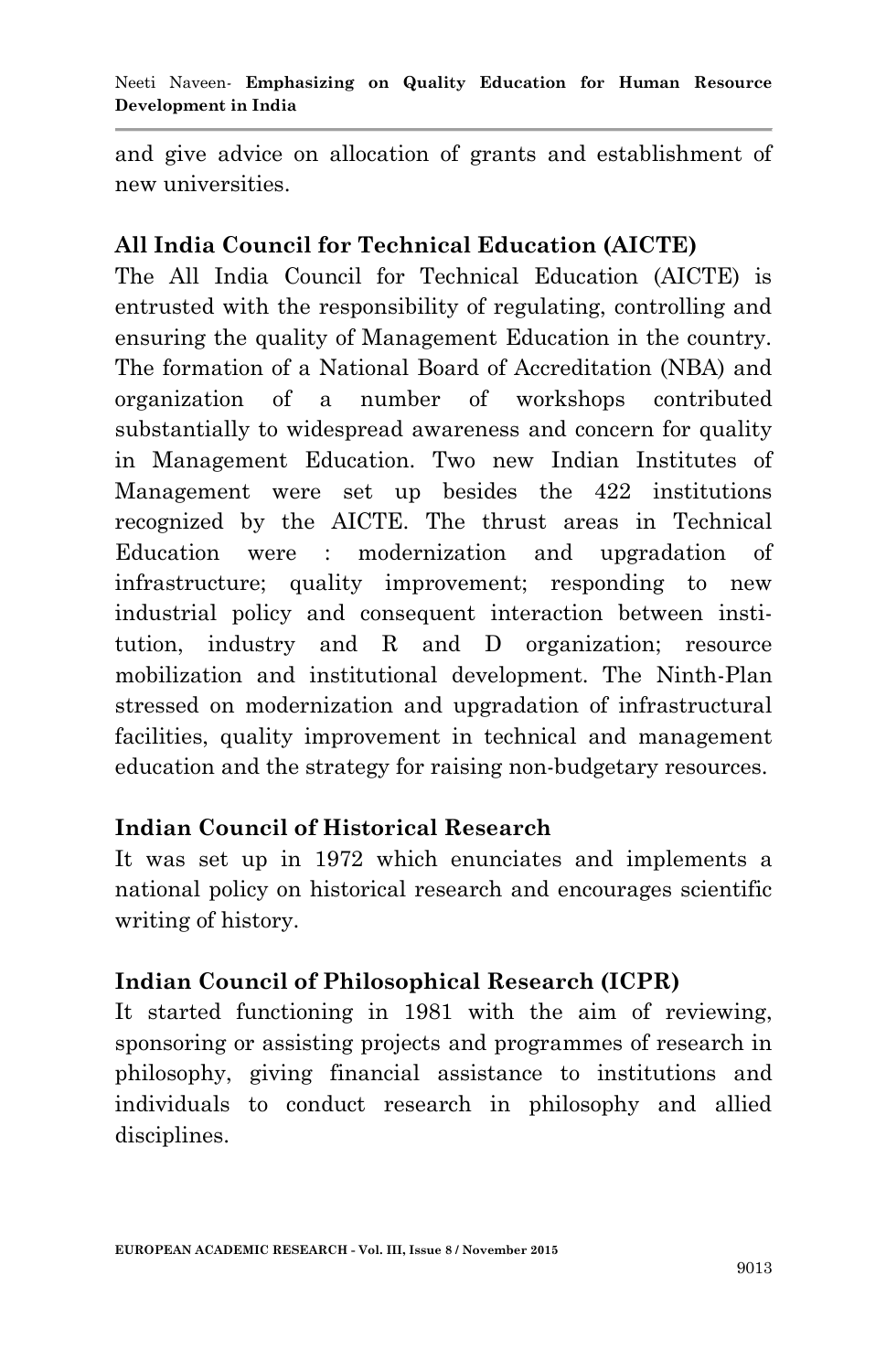## **National Council of Rural Institutes**

It was set up on October 19, 1995 as an autonomous organization fully funded by the Central Government to promote rural higher education on the lines of Mahatma Gandhi's revolutionary ideas on education, consolidate network and develop educational institutions and voluntary agencies in accordance with Gandhian philosophy of education and promote research as a tool for social and rural development.

# **Indira Gandhi National Open University (IGNOU)**

IGNOU was established in September 1985 with the aim of widening access of higher education to larger segments of the population, organising programmes of continuing education and initiating special programmes of higher education for specific target groups like women, people living in backward areas, etc. IGNOU introduced its programmes in 1987.

# **Scheme of Area Intensive Programme for Educationally Backward Minorities**

It was started in persuance of the revised Programme Of Action (POA) 1992, with the objective of providing basic educational infrastrucutre and families in areas of concentration of educationally backward minorities which don't have adequate provision for elementary and secondary schools.

# **Scheme of Financial Assistance for Modernization of Madrasa Education**

It was launched during 1993-94 in pursuance with revised Programme of Action (POA) 1992, to encourage traditional institutions like Madrasa and Maktabs to introduce Science, Mathematics, Social Studies, Hindi and English in their curriculum.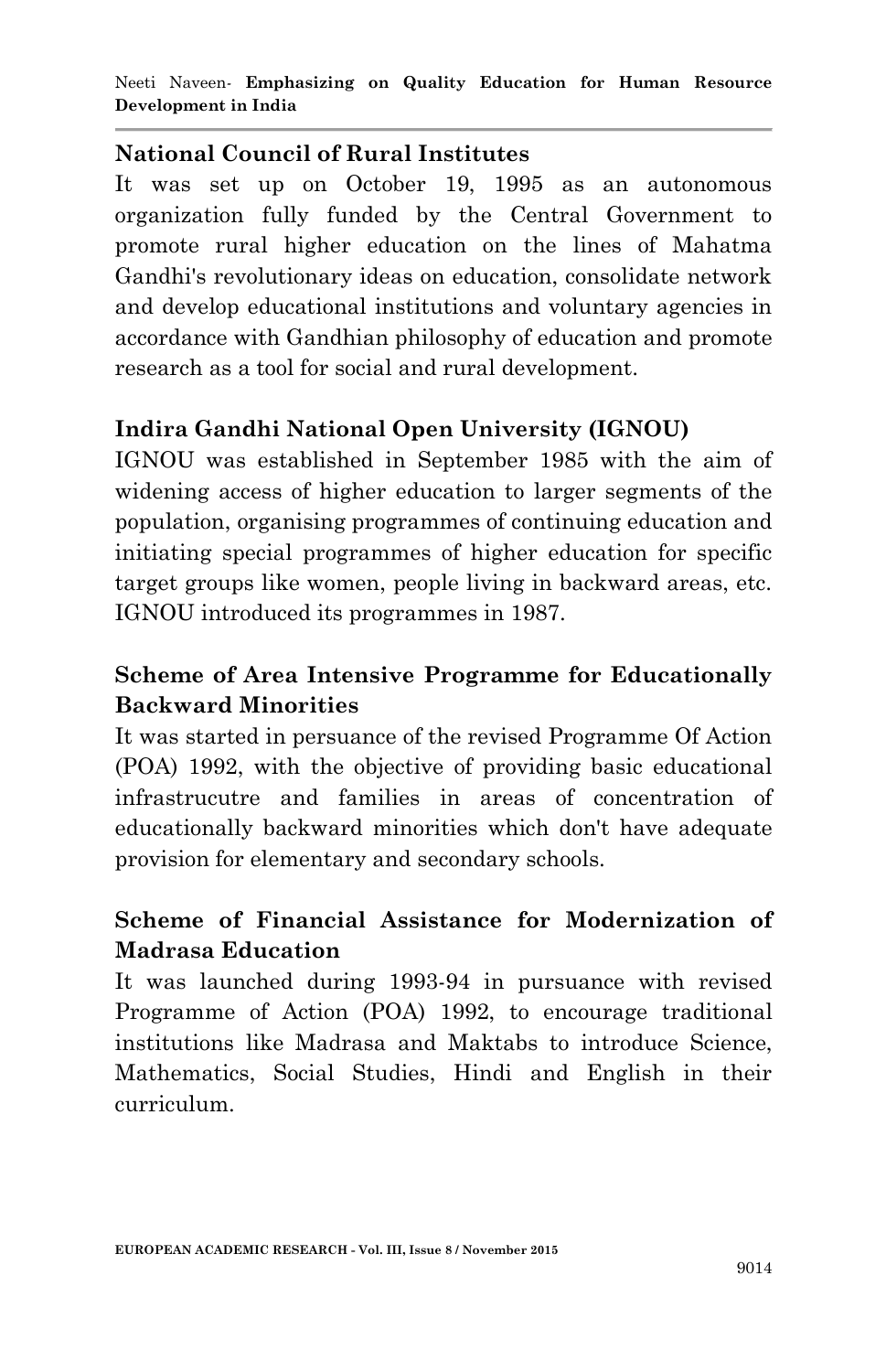## **National Literacy Mission (NLM)**

It was launched in 1988 with the aim of attaining functional literacy for 100 million persons in the age group of 15-35 (including age-group of 9-14 where Non-formal Education is not in operation) in a time-bound manner..

# **Indian National Commission for Co-operation With UNESCO**

India is member of UNESCO (United Nations Educational, Scientific and Cultural Organization) since 1946. The government established an Interim Indian National Commisison for Co-operation with UNESCO (INC) in 1949 which was later put on a permanent footing in 1951, with the aim to advise the government of India in the matters falling in the domain of UNESCO and to play an ever increasing role in UNESCO's work particularly in the formation and execution of its programmes. The Commission has been last reconstituted in June, 1997.

# **National Book Trust**

It was an autonomous organization which was established in 1957. The activities of NBT are (i) publishing; (ii) promotion of books and reading; (iii) Promotion of Indian books abroad; (iv) assistance to authors and publishers and (v) promotion of children's literature.

Education being the lifeblood of the development of mankind, has been given due importance with the course of time. The education system before independence of India could only produce an army of clerks which was obviously could have never been fruitful later on. Therefore, the policy makers of the human resource development in India focused on formulating the modern system of education which ensured the quality at all levels of education right from the elementary level through to the Higher education. Collaboration between education and business can provide students with a variety of relevant